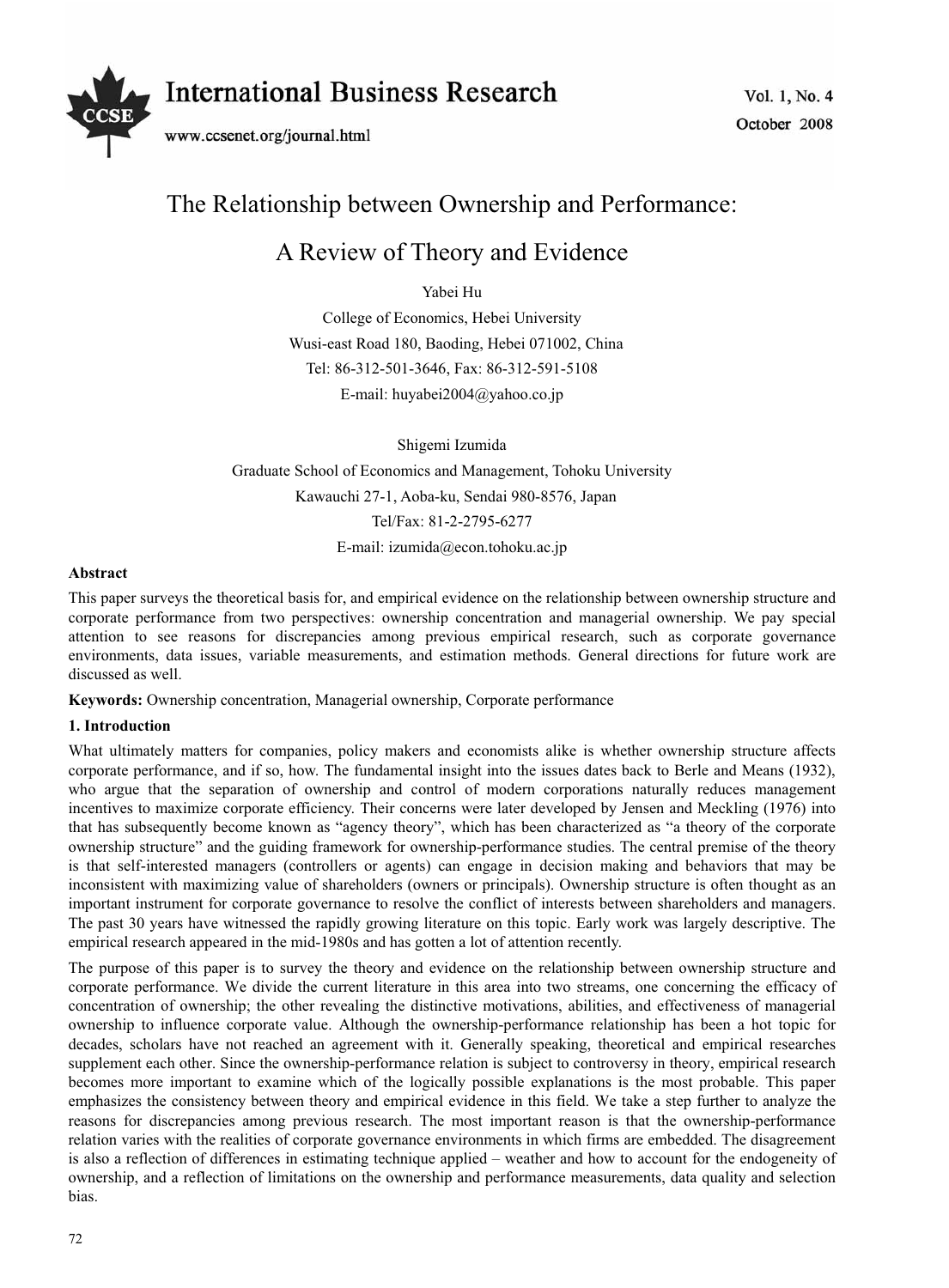The remainder of this paper is organized as follows. Section 2 summarizes main competing views and empirical findings on the relationship between ownership concentration and corporate performance. Section 3 examines the distinctive roles of managerial ownership on performance. Reasons for discrepancies among previous empirical findings are discussed in section 4. Finally, conclusions and suggestions for further research are provided in section 5.

#### **2. Concentration of ownership and performance**

#### *2.1 Efficacy of ownership concentration: monitoring vs. expropriation*

Until the 1980s, the agency conflict between shareholders and managers has been the main concern of the literature on corporate governance. It is widely accepted that ownership concentration has the potential to limit the agency problem, and then generate improved corporate performance. This positive effect of ownership concentration can be explained by the efficient monitoring hypothesis, which contends that higher concentration of ownership gives large shareholders stronger incentives and greater power at lower cost to monitor management. Grossman and Hart (1986) argue that shareholders with a large stake in the company show more willingness to play an active role in corporate decisions because they partially internalize the benefits from their monitoring effort. The methods used by large shareholders to monitor and intervene are range from informal conversations with management to formal proxy contests (Shleifer and Vishny, 1986, 1997). Even when they cannot monitor the management themselves, large shareholders can facilitate third party takeovers by splitting the large gains on their own shares with the bidder.

Since the late 1990s, the potential conflict of interest between controlling shareholders and minority investors has become a focus of academics' attention. Concentrated ownership structure may permit dominant shareholders expropriate minority investors, known as the expropriation-of-minority-shareholders hypothesis. Large shareholders represent their own interests, which need not coincide with the interests of other stakeholders in the firm. Pyramidal control structure, cross shareholding, and super-voting rights allow the controlling shareholders to secure control rights without commensurate cash flow rights (La Porta et al., 1999; Claessens et al., 2000). The divergence between control rights and cash flow rights induces the pervasive problems of controllers' expropriation (Denis and McConnel, 2003; John C. Coffee, 2005). Johnson et al. (2000) use the term "tunneling" to describe the transfer of resources out of firms for the benefits of controlling shareholders. Small investors' fear of being expropriated may induce the high cost of capital to firms, so it follows inefficient investment.

#### *2.2 Empirical evidence*

Theoretical arguments alone cannot unambiguously predict whether benefits of monitoring outweigh costs of expropriations at the given level of concentration. The link between concentration and corporate value is thus an empirical matter. Demsetz and Lehn (1985) were the first to empirically analyze the relationship. They argue that ownership concentration is determined by firm size, control potential, regulation and amenity potential, and then estimate linear regressions of accounting profit rate on concentration — the fractions of shares owned by the five, the twenty largest shareholders, and a Herfindahl measure for 511 U.S. firms. No significant relationship between ownership concentration and accounting profit rate is found (Table 1). Holderness and Sheehan (1988) compare 101 pairs of listed firms and reach the same conclusion of no systematic performance difference associated with large U.S. shareholders.

In contrast, in Continental Europe and East Asian economies, studies suggest that block ownership per se might often have a positive effect on firm performance for better monitoring. Claessens and Djankov (1999) find a 10 percent increase in concentration leads to a 2 percent increase in short-term labor productivity and a 3 percent increase in short-term profitability in the Czech Republic. Earle et al. (2005) imply that the size of the largest block increases profitability and efficiency strongly and monotonically in Hungary over 1996 to 2001. Xu and Wang (1999) find a positive relation between concentration and performance in China.

#### **3. Managerial ownership and performance**

#### *3.1 Efficacy of managerial ownership: alignment vs. entrenchment*

Some shareholders may be entirely passive investors, whereas others are more active and do perform an important monitoring service. Various motivations and abilities of different types of shareholders may result in their distinctive effectiveness to influence major corporate decisions and value. Managerial ownership (insider ownership) is the most popular topic that has been extensively studied. Jensen and Meckling (1976) formalize the relation between managerial ownership and corporate value. They propose the convergence-of-interest hypothesis to explain the positive effect of managerial ownership. That is, a sufficiently high level of managerial ownership helps align the interests of managers and shareholders resulting in superior performance. A manager's claim on the performance outcomes and burden on the costs associated with non-value maximizing behavior increase with his fraction of the equity. Thus, a high level of managerial ownership increases the probability that the manager devotes significant effort to creative activities and immunizes himself from misappropriating the corporate resources. The manager will act to maximize firm/shareholder value due to his own interests.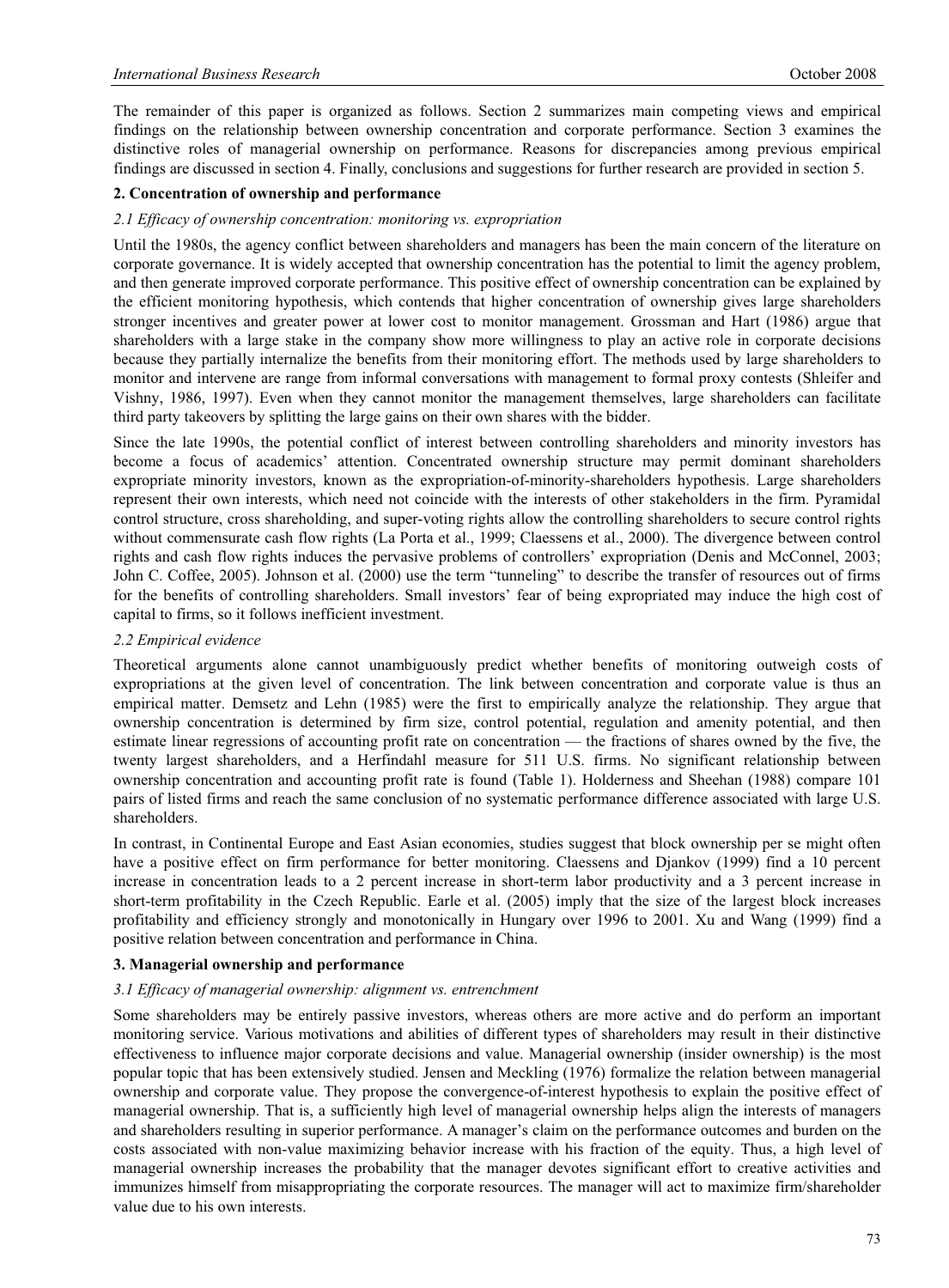However, Demsetz (1983) and Fama and Jensen (1983) propound offsetting costs of significant management ownership – the managerial entrenchment hypothesis. According to this hypothesis, the firm will be less valuable when managers with a significant equity have enough voting power to ensure their position inside the firm or to allow their free from outside checks. A manager held smaller shares can be disciplined toward firm value maximization by the market forces, while a manager controlled a substantial equity can entrench himself from the market restriction, such as the takeover threat or the managerial labor market. Consistent with this, Stulz (1988) develops a model of firm valuation to explain how large shareholdings help managers to be entrenched and decrease the monitoring of external control mechanisms. The impact of managerial ownership on performance therefore is a double-edged sword.

## *3.2 Endogeneity of ownership*

The initial argument about the endogeneity of ownership structure is formulated by Demsetz (1983). He contends that ownership structure should be thought of as an endogenous outcome of decisions that ought to be influenced by the profit-maximizing interests of shareholders. An optimal ownership level is likely to vary with certain firm characteristics. Some factors (firm size, industry, investor protection, etc.) that determine ownership structure probably also have significant effects on performance. It is complicated to evaluate the effects of ownership structure which is itself endogenous to the system that includes performance goals. For example, that the presence of concentrated ownership has a positive influence on performance may mean that firm value is higher due to better monitoring by large shareholders. However, it could also arise because concentration is more common in a particular industry which is high-valued, on average. Thus, endogeneity may lead researchers to see a relationship which does not actually exist — a spurious regression, or fail to find a relationship which actually exists. The central issue is to isolate the ownership-performance relation from a complex set of interrelationships.

Since Jensen and Meckling (1976), ownership has been supposed to be a determinant of corporate performance, i.e. the causality runs from ownership to performance. Recent studies argue the causation between ownership and performance could, in some circumstances, run in the opposite direction. Holderness (2003) raises a reverse-causation problem: corporate performance may be a determinant of the ownership structure, but not vice versa. It is conceivable that outside shareholders often choose to reward the insiders for good past performance, such as the performance-based compensation in the form of stock options. Moreover, the insider information may create the incentive for managers to change their holdings according to their expectation of future firm performance (Demsetz and Villalonga, 2001). High performance will therefore lead to higher levels of insider ownership. In contrast, when share prices are high relative to expectations, there are large immediate gains and low expected future gains. Insiders may be more tempted to sell parts of their shares in a particular firm at high share prices due to the high risk and opportunity cost of holdings (Pedersen and Thomsen, 2000). This argument indicates a negative effect of performance on managerial ownership. The theoretical discrepancies have resulted in various empirical methods used to analyze the issues.

## *3.3 Empirical evidence*

## 3.3.1 Managerial ownership as a function of performance

Morck et al. (1988) examine the relationship between management ownership, as measured by the combined stake of all board members, and market value of the firm, as measured by Tobin's Q, for a 1980 cross-section of 371 Fortune 500 firms. To test two hypotheses of the convergence-of-interest and entrenchment, they estimate piecewise linear regressions allowing for slopes to change at two turning points, 5 and 25 percent. The results show that in some ranges of ownership (below 5 percent and over 25 percent), Tobin's Q is positively related to board ownership, but in others, a negative relation is found.

Following Morck et al. (1988), McConnell and Servaes (1990) and Holderness et al. (1999), among others, find significantly inverse U-shaped relationship in the similar way (Figure 1). The results suggest that the convergence-of-interest effect is more important at both low levels and high levels of managerial ownership, but the entrenchment effect is dominant at the medium levels of shareholdings.

#### 3.3.2 Simultaneous equation studies

Recently an ongoing proliferation of research applies the simultaneous equation method to deal with the endogeneity problem of managerial ownership. Cho (1998) introduces investment as an intermediate variable between ownership and corporate value. Based on a sample of 326 Fortune 500 manufacturing firms in 1991, ordinary least squares regression (OLS) results suggest that there are significant non-monotonic relations between ownership and Tobin's Q, and between ownership and investment. To address the endogenous effect, he estimates a 3-equation model simultaneously determining ownership, Q-values and investment (capital and R&D expenditures). The two-stage least squares regression (2SLS) results suggest that investment affects corporate value which, in turn, affects ownership structure, but the effect of ownership on Q becomes insignificant (Table 2).

Demsetz and Villalonga (2001) examine the relationship when ownership is treated as not only an endogenous variable but also an amalgam of shareholdings owned by persons with different interests (the fractions of shares owned by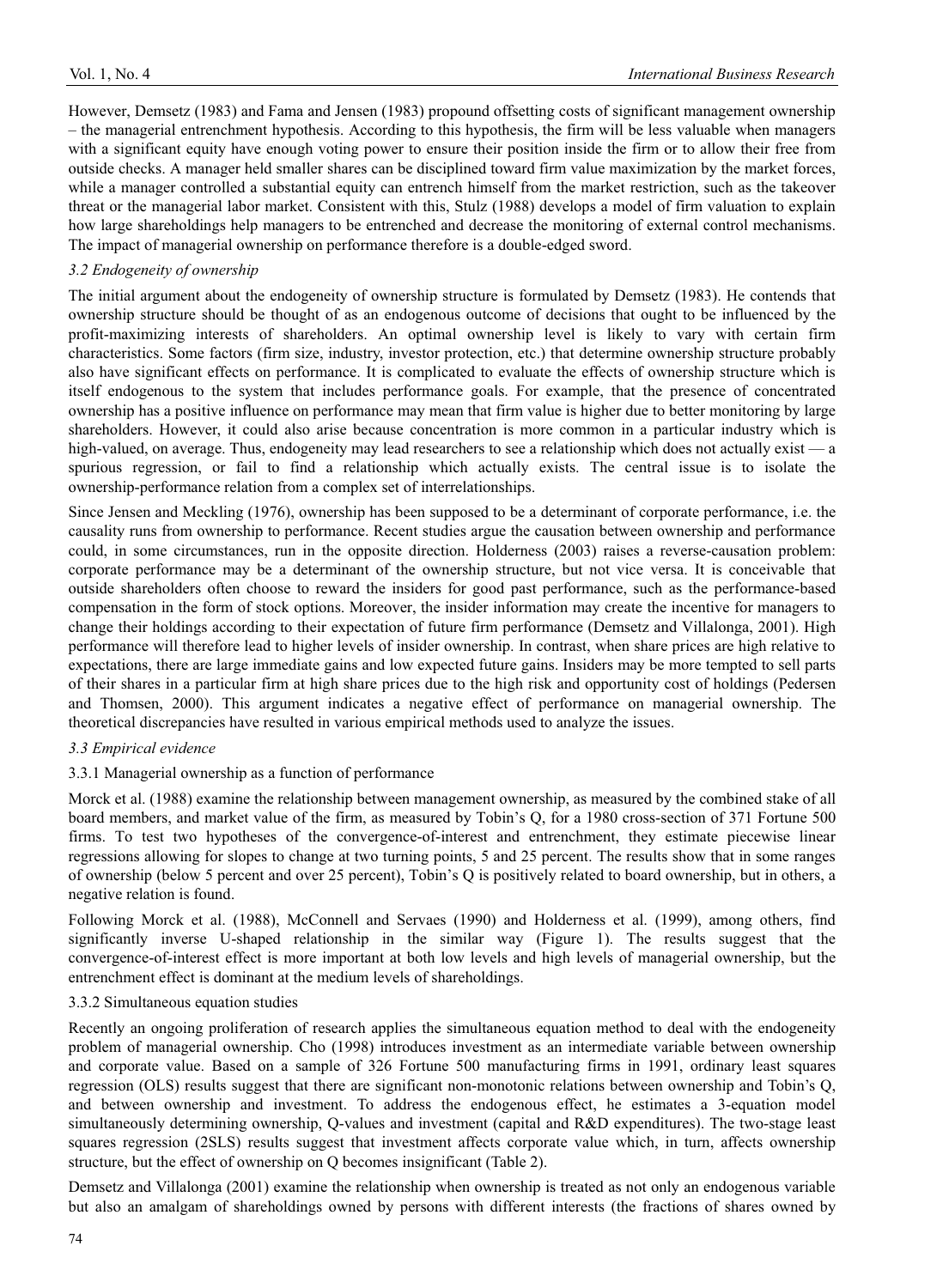management and by outside shareholders) for 223 U.S. firms. OLS results suggest that ownership is significant in explaining performance. However, when endogeneity is taken into account, 2SLS results show no effect of ownership on performance (Table 3).

Another way to solve the endogeneity problem of ownership is to use panel data and control fixed individual effect. Himmelberg et al. (1999) argue that both managerial ownership and performance are endogenously determined by exogenous changes in the firms' contracting environment, i.e. observable and unobservable firm characteristics. The unobserved firm heterogeneity may induce a spurious regression. Using unbalanced panel data from the Compustat universe over the period 1982-1992 and controlling both for observed firm characteristics and firm fixed effects, they find no evidence to suggest that managerial ownership affects firm performance. They also explore the use of instrumental variable as an alternative to fixed effects to control the endogeneity of ownership. It is difficult to find suitable instruments that are correlated with ownership, but not with the error terms of equations. Without a more suitable candidate, they select firm size and stock price volatility as instruments and find a significant inverse-U relation between ownership and firm value. However, due to the weakness of the instruments, the evidence of a causal link seems to be tentative.

#### **4. Reasons for discrepancies among previous research**

In the field of corporate governance, empirical results appear to provide different, even conflict evidence on the effects of ownership on performance (Appendix). What accounts for such disagreement? We think it may be a result that researchers apply different estimation methods, performance and ownership measures, samples, and more importantly, whether and how they are concerned with corporate governance environments in which firms are embedded.

#### *4.1 Corporate governance environment*

One important reason of that the existing evidence fails to establish a convincing link between ownership structure and corporate performance is that the relation may be diverse according to the realities of the corporate governance environment — communities, political environments, cultures and ideologies, industry organization, and more generally financial markets and laws which particular absorb scholars. Comparing across countries, it is useful to distinguish and contrast two categories of national systems of corporate governance: a market-oriented (Anglo-American) system and an insider/control-oriented (European-Japanese) system. Both systems are broadly associated with various developments of financial markets and law systems. Consistent with the section 2.2, empirical studies are likely to show that blockholders have a positive effect on corporate performance in insider-oriented countries, such as Continental Europe and East Asian economies; while the overall impact of blockholders on performance seems to be insignificant in the market-oriented system, such as the USA and UK. This line of reasoning would suggest that ownership structure matters, but its impact is contingent on a specific governance environment. In the market-oriented system, ownership concentration is very low, stocks are frequently traded and shareholder rights are well protected. In principle ownership does no matter much to a company, because management is largely held in check by external forces of market competition and laws/regulations, rather than shareholders. But in the rest of the world, the insider-oriented system, ownership is much more concentrated, many stocks are illiquid and investor protection is weak. Ownership structure is likely to be more important to a company due to the essentiality of shareholders' monitoring role.

A possible failure of existing studies is that they generally ignore the influence of environmental context, especially the extent to which corporate governance environments influence the ownership-performance relation. In a specific economic environment, different ownership (diffused or concentrated) and types of shareholders (stable shareholders or market investors) bring various benefits and costs to firms. The actual trade-off between the benefits and costs is contingent on economic environments. That is, a specific corporate governance environment may determine whether the ownership-performance relation is positive, negative or insignificant. Placing the ownership-performance relation within a broader economic environment may thus yield additional insight into this field.

#### *4.2 Estimation method*

Different conclusions regarding the relationship between ownership and performance are partially owing to model specification and estimating technique applied. Endogeneity of ownership structure is the most important reason for the divergent estimates. With the assumption that ownership structure is exogenously determined, a common approach for estimating the relation is single equation of regressing corporate performance on such variables as the percentage of equity ownership. While the single equation studies do not agree upon detailed results, most report significant effects of ownership on performance. However, if ownership is endogenously determined, single-equation estimation will produce biased results. Simultaneous equation models and the instrumental variable regressions will result in better estimates. The equations for the most general case of ownership and performance being jointly determined are as follows:

Performance  $=f$  (ownership, financial leverage, firm size, investment, industry, etc.)

Ownership=g (performance, firm size, investor protection, risk, liquidity, industry, etc.)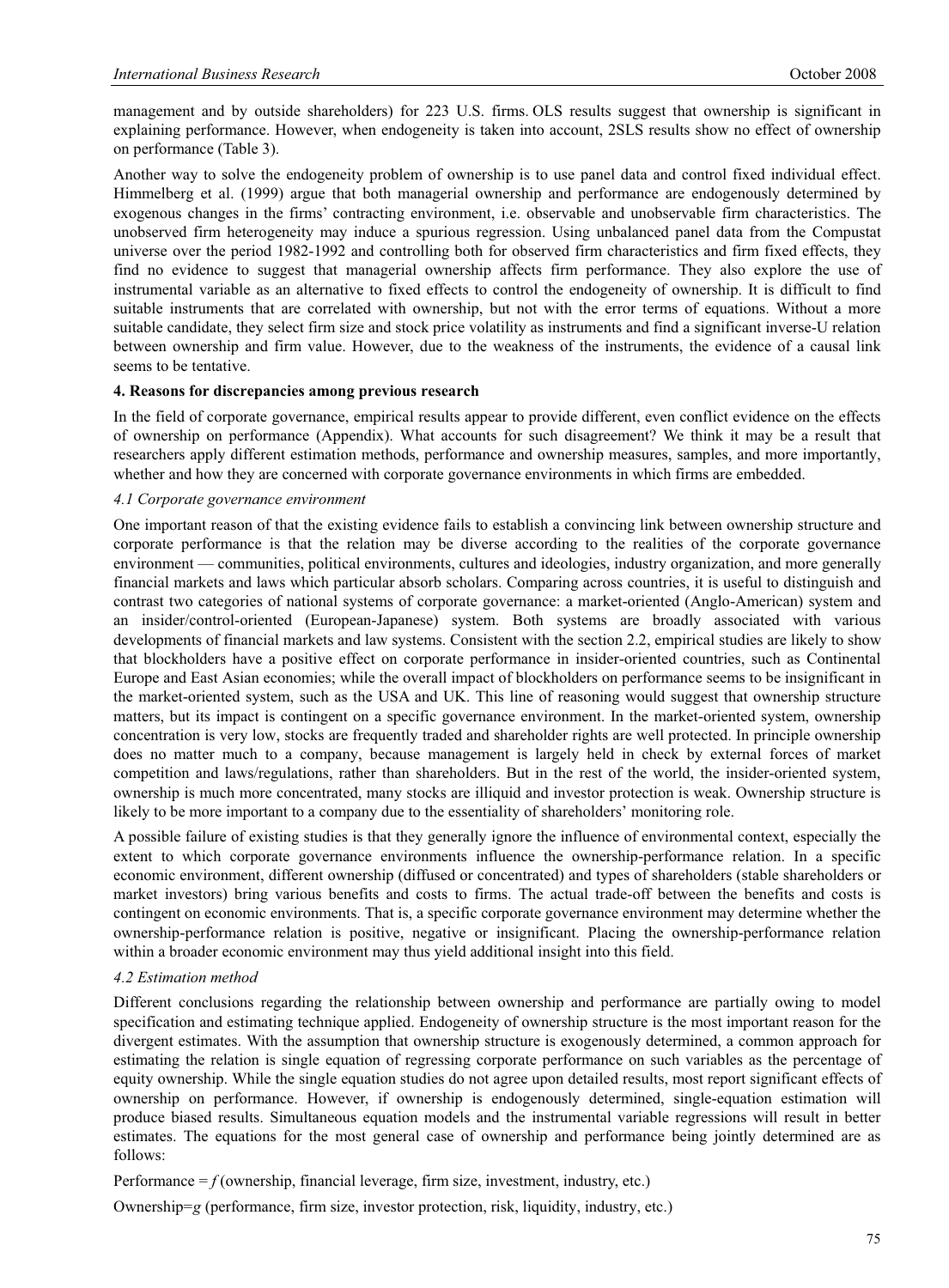It is also possible that there is no systematic relation between ownership and performance at all. A statistically significant relationship found in empirical studies may be attributed to unobservable heterogeneity among firms. Thus, using panel data and controlling for fixed individual effect is a way to solve the endogeneity caused by the spurious relation. However, the methodology is questioned by Zhou (2001) who argues that fixed effects may not allow detecting an effect of ownership on performance even if one exists due to stability of ownership over time.

Contrary to the single equation models, the simultaneous equation models or fixed effect models have generally found the impact of ownership on performance to be insignificant. Whether ownership is an endogenous variable, of course, has important implications as to which method should be used. When securities markets are less liquid, it is difficult for shareholders to alter their portfolios based on the firms' recent performance. Ownership might be exogenous or at least predetermined with respect to performance, and therefore single regression estimates are defensible. When securities markets are well developed and ownership can vary with performance, simultaneous equation models may help overcome the endogeneity problem. Unfortunately, the test for endogeneity of ownership is not clear-cut so far.

## *4.3 Measurements of corporate performance*

Existing research employs three alternative criteria for performance in corporations. First is a market based measure — Tobin's Q, the market value of the firm over its replacement cost. Since it can provide a viewing window into the firm through the market's valuation of the securities and capture the long-term impacts of corporate actions, Tobin's Q is a well-accepted proxy for firm valuation and widely used in the literature of corporate governance. However, the way in which Tobin's Q is computed suffers from some problems. Demsetz and Villalonga (2001) argue that Q distorts performance comparisons of firms with different intangible capital, because the numerator of Q (market value) partly reflects a firm's intangible assets; but the denominator (replacement cost) includes the firm's tangible assets only. Furthermore, it incorporates Q into accounting artifacts that many studies substitute the depreciated book value of total assets for replacement cost as the denominator of Q.

Secondly, accounting performance measures, such as return on asset (ROA) and return on equity (ROE), are employed in many empirical studies solely or as a complement of Tobin's Q. While primarily accounting information reflects the short-term profitability of the firm's operations, it also induces many problems, including not reflecting all agency costs and long-term returns, easily manipulated by insiders, and affected by accounting practices. Accounting data is not thought as eligible variables in measuring a firm's performance in countries where the accounting standards are imperfect, especially in developing countries.

Finally, productivity analysis is also used to explore the effects of ownership structure on performance. Total factor productivity (TFP), usually based on Cobb-Douglas production function, addresses any effects in total output not caused by capital and labor inputs, and is a general accepted measure of technical efficiency, which is seen as the real driver of long-term growth and forward-looking performance in corporations. It is nature that the studies using different performance measures often present different results.

## *4.4 Measurements of ownership structure*

A number of studies that came after Demsetz and Lehn (1985) measure concentration of ownership with respect to a group of blockholders, frequently as the fraction owned by the five, ten, or twenty largest shareholders. Earle et al. (2005) contend that the group measure may obscure some important aspects of interactions among large shareholders and the pattern of concentration, which may crucially influence the estimate of the effect of concentration on performance. For example, if a dominant owner presents in a firm, additional small blockholders might make little marginal contributions to monitoring, and serve even to increase costs of concentration. In this situation, measuring concentration by the largest holdings seems to be better than using the joint holdings. Earle et al. (2005) believe that the lack of attention to the limitation of the group measure could explain partially the conflicting findings of previous studies.

Another issue that draws researchers' attention is whether the fraction of shares owned by insiders is the appropriate measure to be representative of the strength or incentives of professional management. Demsetz and Villalonga (2001) argue that a board member, for example, who has large holdings of the company's stock, often has interests identical to those of outside investors, rather than professional management. A large level of management shareholdings, therefore, is not so reliable an index of the ability of professional management to ignore shareholders. Thus, it is especially important that we understand: which is the better measure of incentives to management.

## *4.5 Data issues*

Discrepancies may arise from data quality, including inconsistent statistical criteria, accuracy, and selection bias. The data from various sources suffers from the inconsistent issue. There is not, for example, a standard definition used for ownership. Kole (1995) compares three widely-used sources for ownership data in the U.S.: proxy statements of corporations (PROXY), Corporate Data Exchange (CDE) Stock Ownership Profiles, and Value Line Investment Survey (VALUE LINE). The three data sources are in considerable disagreement in definition of ownership: "PROXY includes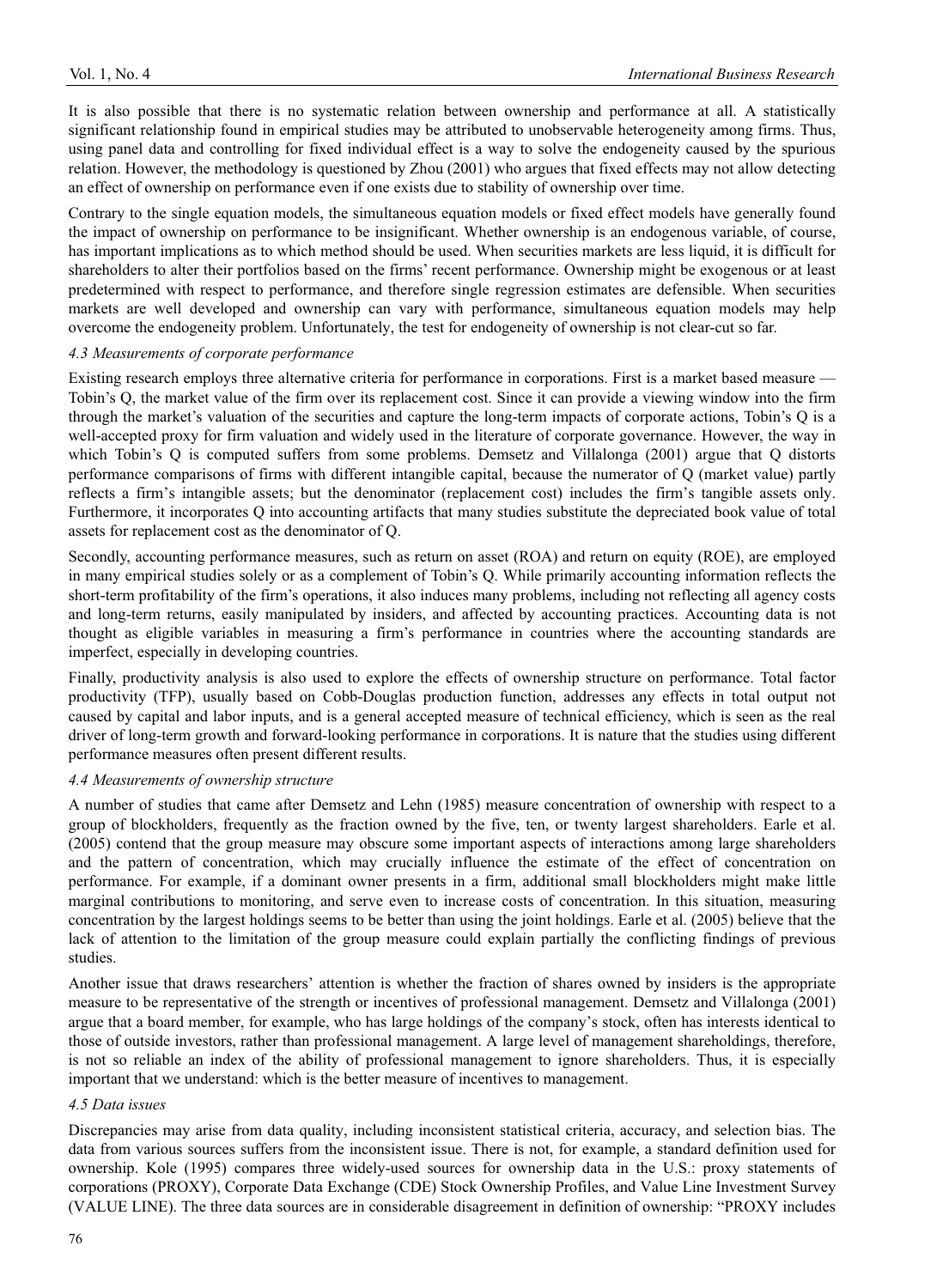officers and directors as a group; CDE, all board members that individually are beneficial owners of at least 0.2 percent of their company's equity; and, VALUE LINE reports the 'largest group of shareholders or insiders'." (p.420) Although Kole prove that differences in ownership data cannot explain contradictory empirical evidence, the ownership coefficients in the separate regressions for the same sample from the three data sources are different and their statistical significance varies dramatically.

Dlugosz et al. (2006) highlight that the large shareholder data in Compact Disclosure (CD) Database of Standard & Poor's, a widely used commercial product in the United States, has many mistakes and biases: overlaps, misrepresentation of preferred shares, and other problems. In a representative analysis of outside blockholders and firm value, they find that using the uncorrected blockholder data as an independent variable leads to significant biases for the blockholder coefficients. Thus, if the blockholder effect is the key independent variable, it is necessary to work with "clean" block data.

Furthermore, most studies use data from large enterprises, particularly listed companies, due to the enormous difficulties in collecting data for smaller enterprises. Large enterprises are thus overrepresented in empirical analysis. Kole (1995) demonstrates that divergences in the effect of ownership on performance are attributable to differences in the size of sample firms. Similarly, developed countries, especially the U.S., are overrepresented also because disclosure of information is much less in most developing countries.

## **5. Conclusions and further research**

Our reading of the extant literature on the relationship between ownership structure and corporate performance suggests the following conclusions:

Concentrated ownership is associated with the benefits of better monitoring and the costs of the expropriation by large shareholders. However, in Continental Europe and East Asian economies, with a high average ownership concentration, empirical studies find similar results that blockholders have a positive effect on corporate performance.

Some empirical research has tended to find that the relationship between firm value and managerial ownership would be inverse U-shaped, suggesting the convergence-of-interest and entrenchment effect of insider ownership. But the effect has tended to become insignificant when attempts are made to control for the endogeneity of ownership structure.

One important reason for discrepancies among previous research is that the ownership-performance relation varies with the realities of corporate governance environments in which firms are embedded.

The disagreement is also owing to model specification and estimating technique applied. Single equation models, simultaneous equation models, and fixed effect models report different results, because of their divergence of controlling for the endogeneity of ownership. Moreover, variable measurements and data issues could explain partially the discrepancies.

While much has indeed been learned about the relation between ownership and performance, there are several important areas that need further research. We believe that, in particular, three aspects are required to be understood much better.

One avenue of research would be to more closely examine the endogenous issues. It requires that empirical tests are carefully designed and the results carefully interpreted. While more recent work attempts to control for this endogeneity in one way or another, it is very tentative up to now.

The second vital area of research is to investigate the indirect relationship between ownership and performance via corporate governance mechanisms. Ownership structure has important implications for corporate strategy, e.g. investment decision, takeover, compensation schemes, management successions, dividend policy, and long- or short-term orientation of managers, which in turn, influence corporate performance. Up to now, research has focused on the direct relationship between ownership and performance. It is also of interest to find how owners use the mechanisms to control managerial discretion, and then affect the value of firms.

Finally, further examining the cross-national differences in corporate governance environments will be an interesting topic of research. As mentioned above, the ownership-performance relationship varies across countries and over time. A particular ownership structure that is valuable for one economy may have no impact on another, making it difficult to pick up a definite relation. Thus, it is well worth contextualizing ownership-performance relation within a more comprehensive perspective (Figure 2).

## **References**

Berle, A. A., & Means, G. C. (1932). *The modern corporation and private property*. New York: Macmillan.

Cho, M.-H. (1998). Ownership structure, investment and the corporate value: An empirical analysis. *Journal of Financial Economics*, 47, 103 – 121.

Claessens, S. & Djankov, S. (1999). Ownership concentration and corporate performance in the Czech Republic.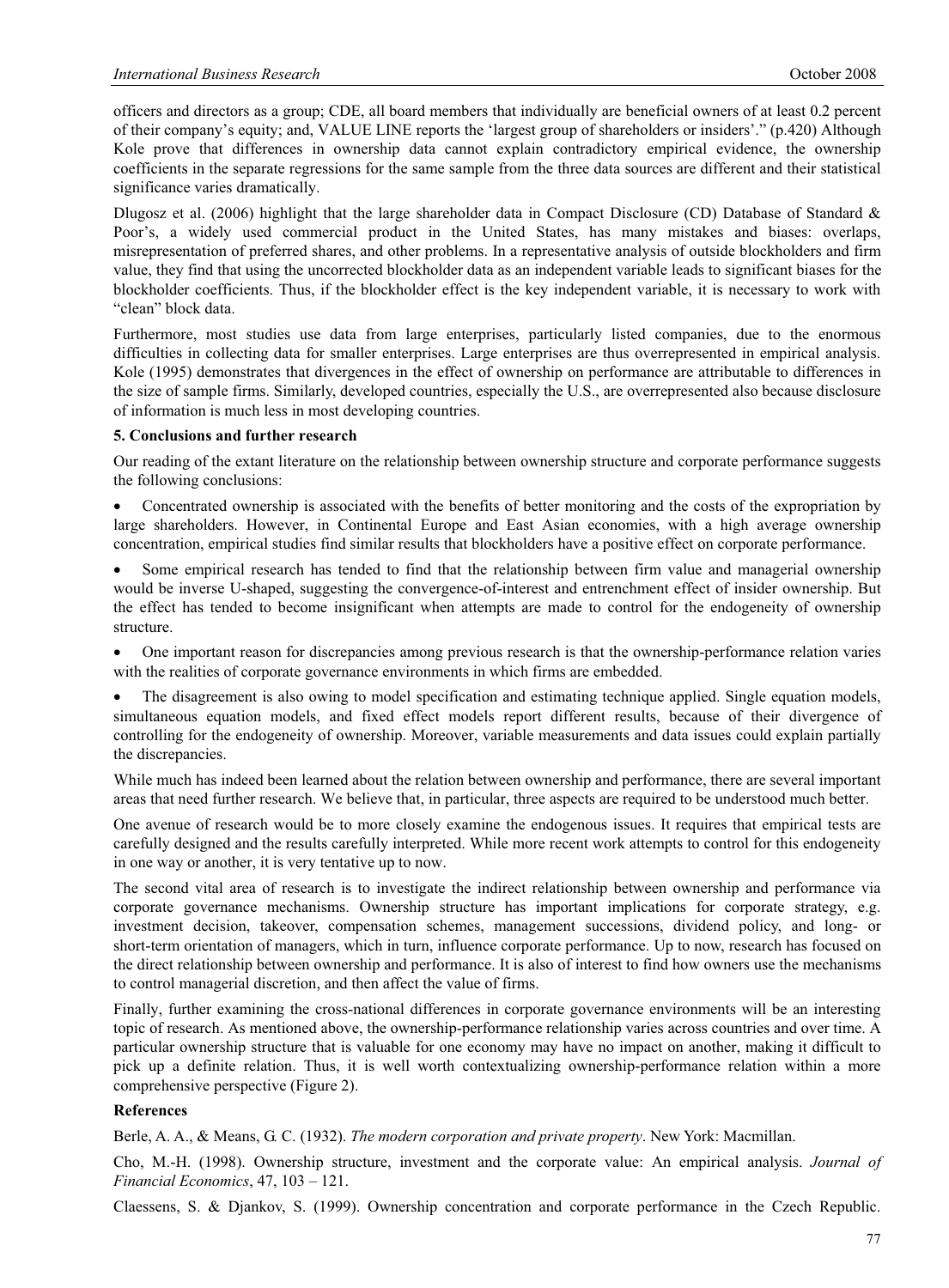*Journal of Comparative Economics*, 27, 3, 498-513.

Claessens, S. Djankov, S., & Lang, L. H. P. (2000). The separation of ownership and control in East Asian corporations. *Journal of Financial Economics*, 58, 1-2, 81-112.

Demsetz, H. (1983). The structure of ownership and the theory of the firm. *Journal of Law and Economics*, 26, 375-390.

Demsetz, H. & Villalonga, B. (2001). Ownership structure and corporate performance. *Journal of Corporate Finance*, 7, 209—233.

Demsetz, H. & Lehn, K. (1985). The structure of corporate ownership: Causes and consequences. *Journal of Political Economy*, 93, 6, 1155-1177.

Denis, D. K. & McConnell, J. J. (2003). International corporate governance. *Journal of Financial and Quantitative Analysis*, 38, 1, 1-36.

Dlugosz, J., Fahlenbrach, R., Gompers, P. & Metrick, A. (2006). Large blocks of stock: Prevalence, size, and measurement. *Journal of Corporate Finance,* 12, 594-618.

Earle, J. S., Kucsera, C. & Telegdy, Á. (2005). Ownership concentration and corporate performance on the Budapest stock exchange: Do too many cooks spoil the goulash. *Corporate Governance*, 13, 2, 254-264.

Fama, E. F. & Jensen, M. C. (1983). Separation of ownership and control. *Journal of Law and Economics*, 26, 301-325.

Grossman, S. J., & Hart, O. D. (1986). The costs and benefits of ownership: A theory of vertical and lateral integration. *Journal of Political Economy*, 94, 4, 691-719.

Himmelberg, C. P., Hubbard, R. G. & Palia, D. (1999). Understanding the determinants of managerial ownership and the link between ownership and performance. *Journal of Financial Economics*, 53, 353-384.

Holderness, C. G. (2003). A survey of blockholders and corporate control. *FRBNY Economic Policy Review*, 9, 1, 51-64.

Holderness, C. G., Kroszner, R. S. & Sheehan, D. P. (1999). Were the good old days that good? Changes in managerial stock ownership since the great depression. *Journal of Finance*, 54, 435-469.

Holderness, C. & Sheehan, D. (1988). The role of majority shareholders in publicly held corporations: An exploratory analysis. *Journal of Financial Economics*, 20,317-346.

Jensen, M. & Meckling, W. (1976). Theory of the firm: Managerial behavior, agency costs, and ownership structure. *Journal of Financial Economics*, 3, 305-360.

John C. Coffee, Jr. **(**2005). A theory of corporate scandals: Why the U.S. and Europe differ. Columbia Law and Economics Working Paper No. 274.

Johnson, S., La Porta, R., Lopez-de-Silanes, F. & Shleifer, A. (2000). Tunneling. *American Economic Review*, 90, 2, 22-27.

Kole, S. R. (1995). Measuring managerial equity ownership: A comparison of sources of ownership data. *Journal of Corporate Finance*, 1, 413-435.

La Porta, P., Lopez-de-Silanes, F. & Shleifer, A. (1999). Corporate ownership around the world. *Journal of Finance*, 54, 471-517.

McConnell, J. & Servaes, H. (1990). Additional evidence on equity ownership and corporate value. *Journal of Financial Economics*, 27, 595-612.

Morck, R., Shleifer, A. & Vishny, R. (1988). Management ownership and market valuation: An empirical analysis. *Journal of Financial Economics*, 20, 293-315.

Pedersen, T. & Thomsen, S. (2000). The causal relationship between insider ownership, owner identity and market valuation among the largest European companies. Copenhagen Business School, Working Paper.

Shleifer, A. & Vishny, R. W. (1986). Large shareholders and corporate control. *Journal of Political Economy*, 94, 3, 461-488.

Shleifer, A. & Vishny, R. W. (1997). A survey of corporate governance. *Journal of Finance*, 52, 2, 737-783.

Stulz, R. (1988). Managerial control of voting rights. *Journal of Financial Economics*, 20, 25-59.

Xu, X. & Wang, Y. (1999). Ownership structure, corporate governance in Chinese stock companies. *China Economic Review*, 10, 75-98.

Zhou, X. (2001). Understanding the determinants of managerial ownership and the link between ownership and performance: Comment. *Journal of Financial Economics,* 62, 559-571.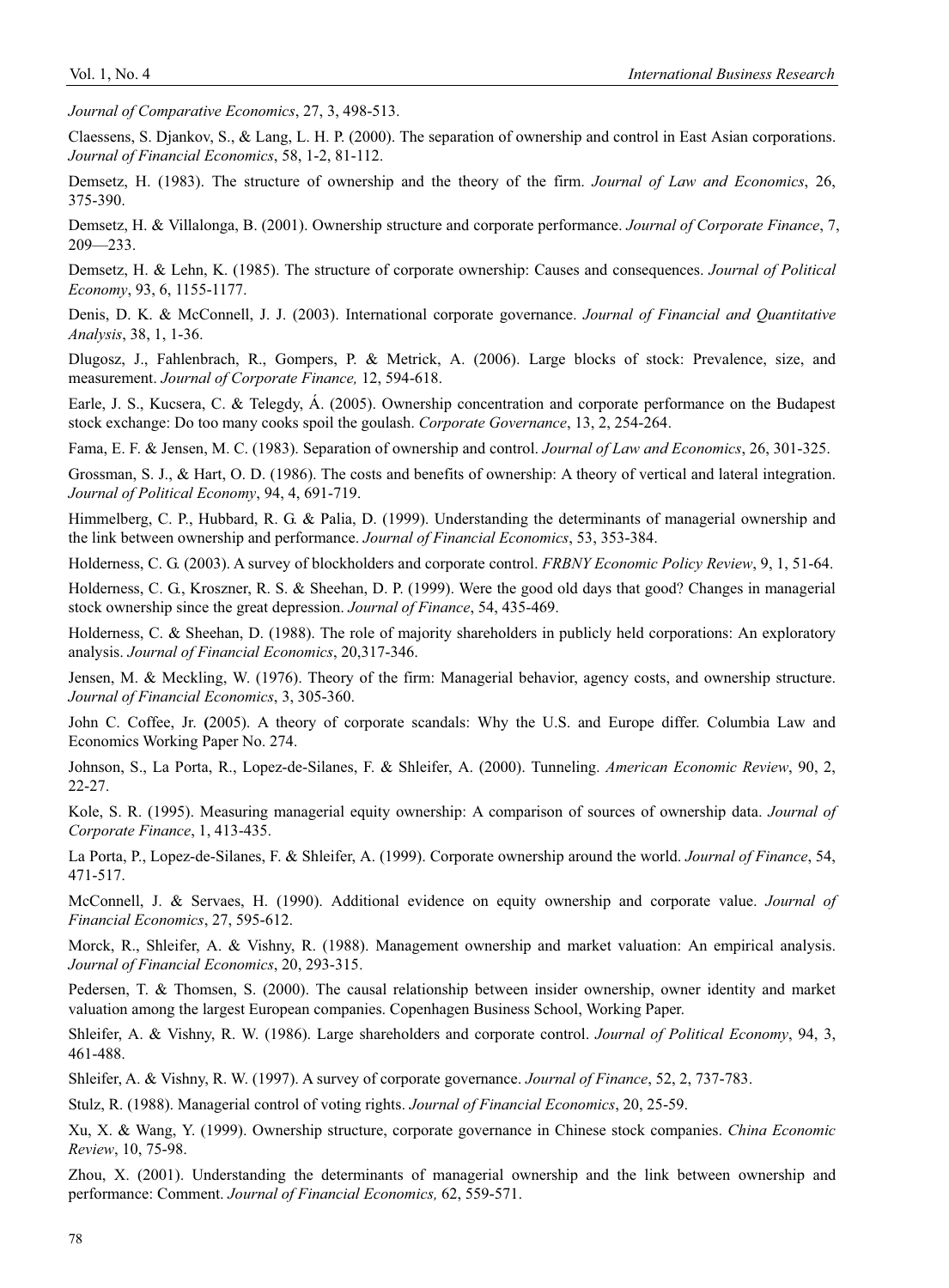|                                                                                                           | Summary of findings and conclusions | accounting<br>between<br>relationship<br>and<br>concentration<br>significant<br>ownership<br>profit rate<br>$\frac{1}{2}$ | slightly as management ownership<br>Q first increases, then declines, and finally<br>rises<br>rises. | ownership, and an insignificant effect of<br>A significant curvilinear effect of insider<br>ownership, a positive effect of institutional<br>block ownership on Tobin's O | investment, and then corporate value, while<br>2SLS results show investment affects<br>OLS results suggest that ownership affects<br>corporate value, and then ownership, but<br>not vice versa | for<br>1935 is inverse U-shaped, while the relation<br>The performance-ownership relation<br>is weaker in 1995 sample | is no evidence to suggest that management<br>firm<br>characteristics and firm fixed effects, there<br>After controlling both for observed<br>affects firm performance | A 10% increase in concentration leads to a<br>2% increase in short-term labor productivity<br>and a 3% increase in short-term profitability | Profitability is positively correlated with<br>concentration and legal person holding, but<br>uncorrelated with state shares and tradable<br>A-shares | results show no effect of ownership on<br>1S<br>significant in explaining performance, 2SLS<br>suggest that ownership<br>OLS results<br>performance | largest block increases<br>and<br>efficiency strongly<br>The size of the<br>profitability and<br>monotonically |
|-----------------------------------------------------------------------------------------------------------|-------------------------------------|---------------------------------------------------------------------------------------------------------------------------|------------------------------------------------------------------------------------------------------|---------------------------------------------------------------------------------------------------------------------------------------------------------------------------|-------------------------------------------------------------------------------------------------------------------------------------------------------------------------------------------------|-----------------------------------------------------------------------------------------------------------------------|-----------------------------------------------------------------------------------------------------------------------------------------------------------------------|---------------------------------------------------------------------------------------------------------------------------------------------|-------------------------------------------------------------------------------------------------------------------------------------------------------|-----------------------------------------------------------------------------------------------------------------------------------------------------|----------------------------------------------------------------------------------------------------------------|
|                                                                                                           | Methodology                         | Single equation<br>(linear) OLS                                                                                           | Single equation<br>linear) OLS<br>(piecewise                                                         | Single equation<br>(quadratic)<br>STO                                                                                                                                     | 2SLS,<br>(piecewise)<br>3-equation<br>system,<br><b>ÖLS</b>                                                                                                                                     | Single equation<br>linear) OLS<br>(piecewise                                                                          | effects<br>piecewise) IV<br>(quadratic,<br>Fixed                                                                                                                      | Single equation<br>random effects<br>(quadratic)                                                                                            | Single equation<br>(linear)<br>LSDV                                                                                                                   | OLS.<br>2-equation<br>system,<br>2SLS,                                                                                                              | fixed<br>equation,<br>Single<br>effects                                                                        |
| summaries of empirical research on the relationship between ownership structure and corporate performance | measurements<br>Ownership           | concentration<br>Ownership                                                                                                | $\sigma f$<br>all board members)<br>(combined stake<br>Board ownership                               | Insider ownership,<br>blockholders,<br>institutional<br>ownership                                                                                                         | ownership<br>$(officers + directors)$<br>Insider                                                                                                                                                | ownership<br>$(offices + directors)$<br>Insider                                                                       | $^{+}$<br>Managerial<br>ownership<br>(managers<br>directors)                                                                                                          | (top<br>concentration<br>Ownership<br>5)                                                                                                    | ъf<br>Concentration (top<br>5, 10, Herfindahl),<br>types<br>shareholdings<br>different                                                                | concentration<br>Managerial<br>ownership,                                                                                                           | (the<br>largest, 2, 3, and all<br>Concentration<br>blockholders)<br>largest                                    |
|                                                                                                           | measurements<br>Performance         | Accounting profit<br>rate                                                                                                 | Tobin's Q                                                                                            | Tobin's Q                                                                                                                                                                 | Investment,<br>Tobin's Q                                                                                                                                                                        | Market-to-book<br>value                                                                                               | $Tobin's$ <sup>O</sup>                                                                                                                                                | Profitability,<br>productivity<br>labor                                                                                                     | ratio, ROE, ROA<br>Market-to-value                                                                                                                    | Tobin's Q                                                                                                                                           | $\sigma$ f<br>ROE, real sales<br>employees (OE)<br>number<br>ø                                                 |
|                                                                                                           | Data source                         | Compustat,<br>CRSP, CDE                                                                                                   | Compustat,<br>CDE                                                                                    | <b>VALUE LINE</b><br>Compustat,                                                                                                                                           | <b>VALUE LINE</b><br>Compustat,<br>PROXY,                                                                                                                                                       | Manuals, CD<br>Moody's<br>SEC,                                                                                        | Compustat;<br>PROXY                                                                                                                                                   | private<br>consulting<br>firm<br>⋖                                                                                                          | by CSRC, the<br>and<br>Publications<br>SHSE,<br>SZSE                                                                                                  | and<br>Lehn study<br>Demsetz                                                                                                                        | Exchange<br><b>Budapest</b><br><b>Stock</b>                                                                    |
|                                                                                                           | Sample and period                   | 511 firms<br>The U.S.<br>1976-80                                                                                          | 371 Fortune 500 firms<br>The U.S.,<br>1980                                                           | 1,173 firms for 1976 and<br>1,093 for 1986<br>The U.S.                                                                                                                    | 326 Fortune 500 firms<br>The U.S.<br>1991                                                                                                                                                       | 1,236 firms in 1935 and<br>3,759 firms in 1995<br>The U.S.                                                            | Compustat<br>firms (unbalance panel)<br>400<br>The U.S.<br>1982-92<br>About                                                                                           | Pooled sample of 2,860<br>observations (706 firms)<br>The Czech Republic<br>1992-1996                                                       | $\exists$<br>οf<br>sample<br>listed companies<br>1993-1995<br>Pooled<br>China                                                                         | 223 firms<br>The U.S.<br>1976-80                                                                                                                    | 1996-2001<br>Hungary<br>168 firms                                                                              |
|                                                                                                           | Authors                             | Lehn<br>Demsetz<br>(1985)<br>and                                                                                          | et al.<br>Morck<br>(1988)                                                                            | and Servaes<br>McConnell<br>(1990)                                                                                                                                        | Cho (1998)                                                                                                                                                                                      | et al. (1999)<br>Holderness                                                                                           | Himmelberg<br>et al. (1999)                                                                                                                                           | and Djankov<br>Claessens<br>(1999)                                                                                                          | and<br>Wang<br>(1999)<br>Χu                                                                                                                           | ళ<br>Villalonga<br>Demsetz<br>(2001)                                                                                                                | ੜਂ<br>đ<br>(2005)<br>Earle                                                                                     |

کئ é J. ł  $\epsilon$ Appendix:<br>Summaries o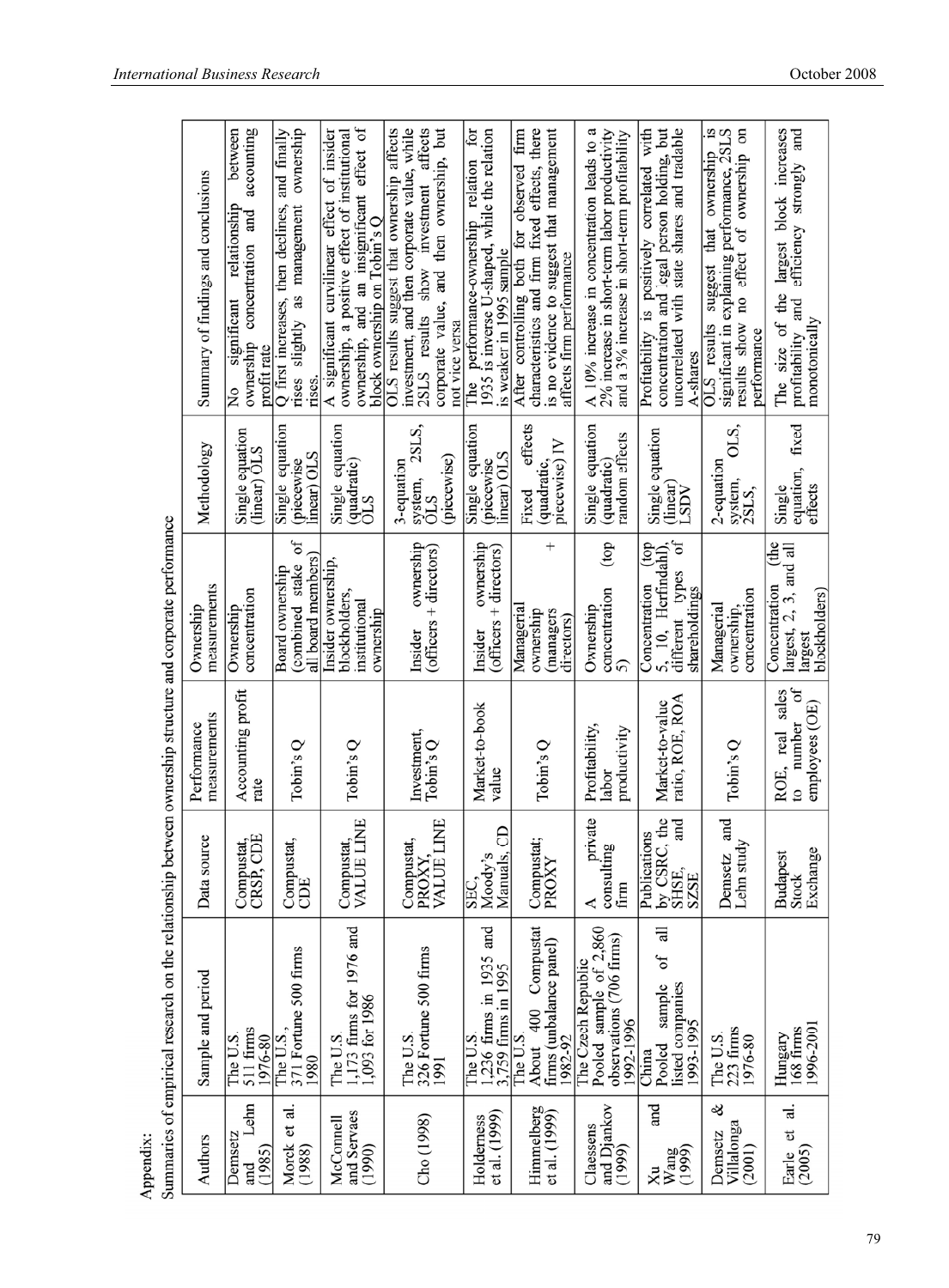| Equation          | LA5          | LA20          | LAH          | . | $R^2$ |
|-------------------|--------------|---------------|--------------|---|-------|
|                   | $-0.02(0.9)$ |               |              |   | 0.10  |
| $\left( 2\right)$ |              | $-0.004(0.2)$ |              |   | 0.10  |
| (3)               |              |               | $-0.02(0.9)$ |   | 0.10  |

Table 1. Regression results, Demsetz and Lehn: for a sample of 511 U.S. firms 1976-80.

Source: Demsetz and Lehn, 1985, table 9.

The dependent variable is the mean value of accounting profit rate for the 5-year period. LA5, LA20, and LAH are logistic transformation to the percentages of shares owned by top 5 and top 20 shareholders, and to the Herfindahl measure. t-statistics are in parentheses.

|                  |                       | Capital expenditures model |                       | R&D expenditure model |                       |                       |  |
|------------------|-----------------------|----------------------------|-----------------------|-----------------------|-----------------------|-----------------------|--|
|                  | Insider<br>ownership  | Corporate<br>value         | Investment            | Insider<br>ownership  | Corporate<br>value    | Investment            |  |
| Tobin's Q        | 0.202<br>(2.67)       |                            | 0.033<br>(2.04)       | 0.188<br>(2.60)       |                       | 0.033<br>(2.87)       |  |
| INS <sub>1</sub> |                       | 1.087<br>(0.45)            | $-0.123$<br>$(-1.26)$ |                       | $-1.774$<br>$(-0.60)$ | $-0.084$<br>$(-0.80)$ |  |
| INS <sub>2</sub> |                       | 0.957<br>(0.44)            | $-0.060$<br>$(-1.53)$ |                       | 1.370<br>(0.54)       | $-0.091$<br>$(-0.73)$ |  |
| INS3             |                       | 1.431<br>(0.61)            | $-0.124$<br>$(-1.03)$ |                       | 2.613<br>(0.93)       | $-0.065$<br>$(-0.44)$ |  |
| Investment       | $-5.377$<br>$(-1.01)$ | 22.987<br>(4.46)           |                       | $-3.385$<br>$(-1.23)$ | 23.614<br>(3.12)      |                       |  |
| .                |                       |                            |                       |                       |                       |                       |  |
| $\overline{R}^2$ | 0.046                 | 0.171                      | 0.183                 | 0.076                 | 0.189                 | 0.285                 |  |

Table 2. Simultaneous regression results, Cho: for a sample of 326 Fortune 500 firms in 1991.

Source: Cho, 1998, table 4.

Using 2SLS to estimate the following equations:

Insider ownership  $= f$  (Market value of common equity, Corporate value, Investment, Volatility of earnings, Liquidity, Industry),

Corporate value  $=g$  (Insider ownership, Investment, Financial leverage, Assets size, Industry),

Investment = *h* (Insider ownership, Corporate value, Volatility of earnings, Liquidity, Industry).

Definitions of insider ownership (INS1, INS2, and INS3) are similar to Morck et al. (1988) with different breakpoints of 0.07 and 0.38. t-statistics are in parentheses.

Table 3. Regression results, Demsetz and Villalonga: for a sample of 223 U.S. firms 1976-80.

| Equation             | LAvMH        | LA5              | AvO              | . | $\overline{R}$ 2 |
|----------------------|--------------|------------------|------------------|---|------------------|
| $(1)$ AvQ $(OLS)$    | 0.0298(2.14) | $-0.0566(-1.98)$ |                  |   | 0.36             |
| (2)AvQ (2SLS)        | 0.0287(0.47) | $-0.0721(-1.24)$ |                  |   | ***              |
| $(3)$ LAvMH $(OLS)$  |              |                  | 0.1093(0.37)     |   | 0.36             |
| $(4)$ LAvMH $(2SLS)$ |              |                  | $-2.3916(-3.21)$ |   | ***              |

Source: Demsetz and Villalonga, 2001, table 6.

Ordinary and two-stage least squares regress Tobin's Q (AvQ) and managerial shareholdings (LAvMH) on ownership concentration (LA5), and other control variables. *t*-statistics are in parentheses.